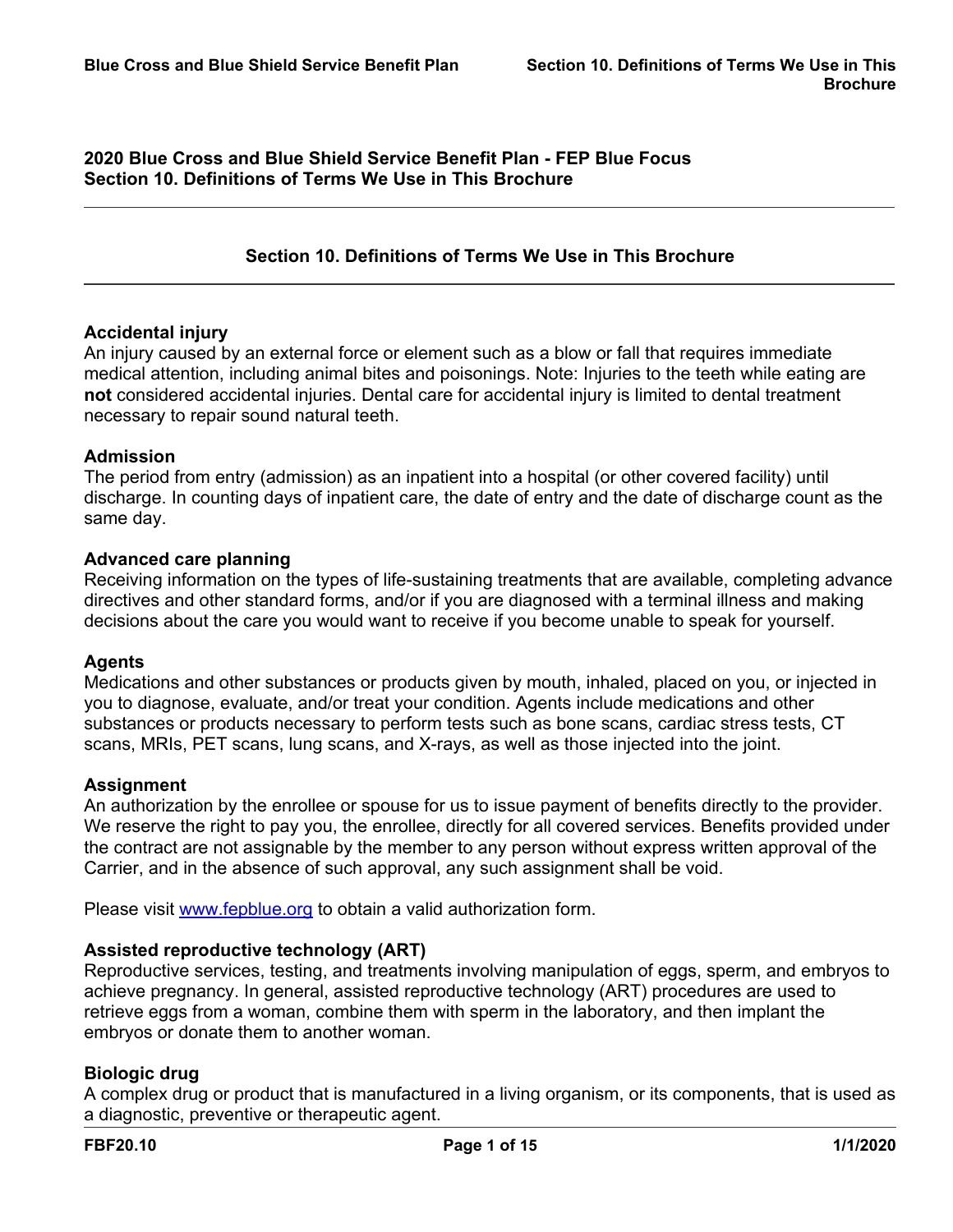# **Biosimilar drug**

A U.S. FDA-approved biologic drug, which is considered highly similar to an original brand-name biologic drug, with no clinically meaningful differences from the original biologic drug in terms of safety, purity and potency.

### **Biosimilar, interchangeable drug**

A U.S. FDA-approved biosimilar drug that may be automatically substituted for the original brandname biologic drug.

### **Calendar year**

January 1 through December 31 of the same year. For new enrollees, the calendar year begins on the effective date of their enrollment and ends on December 31 of the same year.

# **Carrier**

The Blue Cross and Blue Shield Association, on behalf of the local Blue Cross and Blue Shield Plans.

### **Clinical trials**

An approved clinical trial includes a phase I, phase II, phase III, or phase IV clinical trial that is conducted in relation to the prevention, detection, or treatment of cancer or other life-threatening disease or condition, and is either Federally funded; conducted under an investigational new drug application reviewed by the U.S. Food and Drug Administration (U.S. FDA); or is a drug trial that is exempt from the requirement of an investigational new drug application.

### **Coinsurance**

Coinsurance is the percentage of our allowance that you must pay for your care. You may also be responsible for additional amounts. See page [28.](a8376318-ebd6-421f-be63-acf8c88376a1_e564cdd3-e958-49ee-a453-b3279c9c3d5b.html?v=32493)

### **Concurrent care claims**

A claim for continuing care or an ongoing course of treatment that is subject to prior approval. See page [26](a8376318-ebd6-421f-be63-acf8c88376a1_df3ecf0a-4555-4a49-8c10-c2f16c4ec6c5.html?v=32493) in Section 3.

### **Congenital anomaly**

A condition that existed at or from birth and is a significant deviation from the common form or norm. Examples of congenital anomalies are protruding ear deformities; cleft lip; cleft palate; birth marks; ambiguous genitalia; and webbed fingers and toes. Note: Congenital anomalies do not include conditions related to the teeth or intra-oral structures supporting the teeth.

# **Copayment**

A copayment is a fixed amount of money you pay when you receive covered services. See page [28](a8376318-ebd6-421f-be63-acf8c88376a1_e564cdd3-e958-49ee-a453-b3279c9c3d5b.html?v=32493).

### **Core benefits**

Benefits under FEP Blue Focus that have no or a low copayment. CORE benefits are not subject to deductible or coinsurance. The benefits are most commonly used to receive general care and to maintain your overall health and well-being, but also include coverage for spinal manipulations, acupuncture and accidental injury.

### **Cosmetic surgery**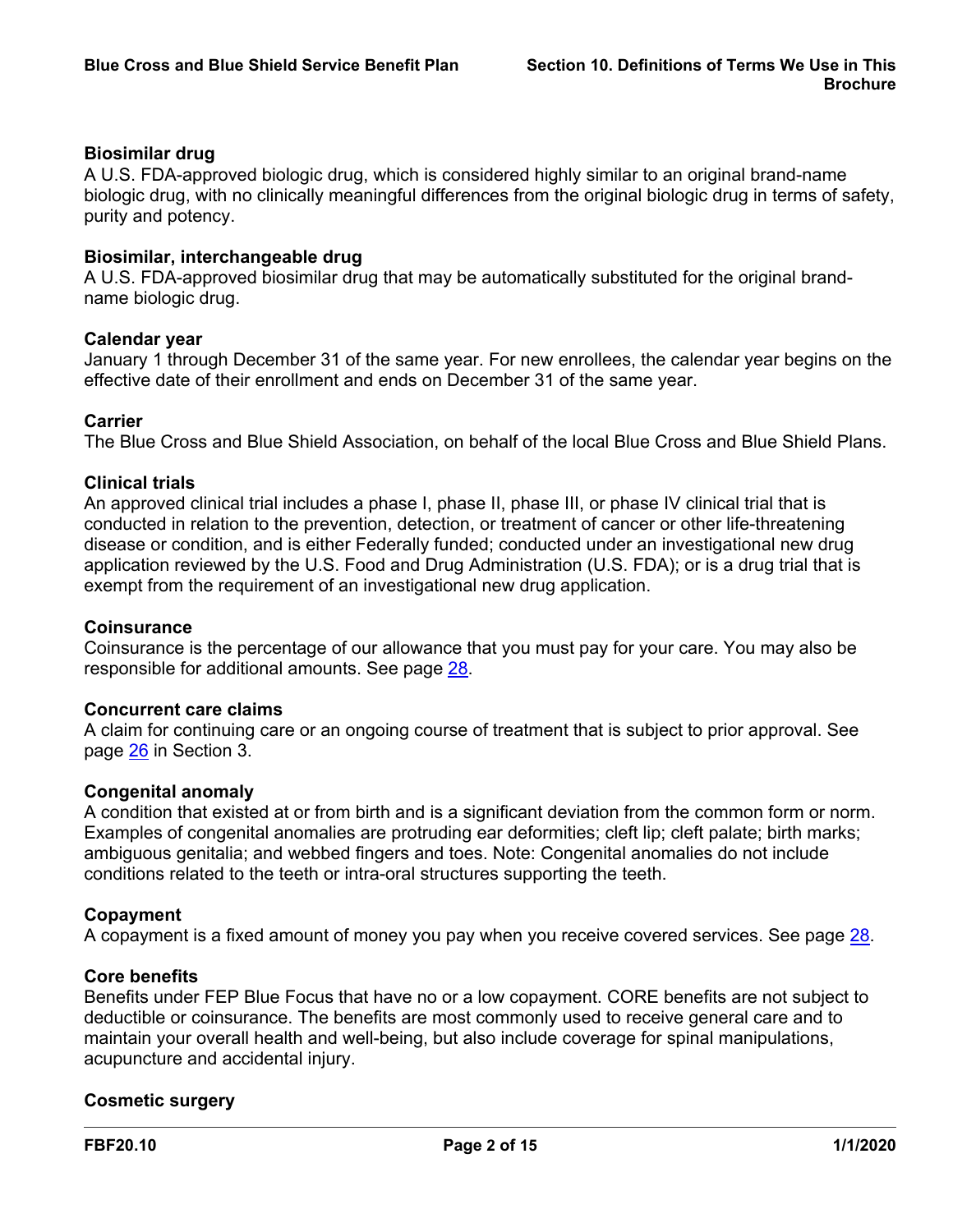Any surgical procedure or any portion of a procedure performed primarily to improve physical appearance through change in bodily form, except for repair of accidental injury, or to restore or correct a part of the body that has been altered as a result of disease or surgery or to correct a congenital anomaly.

# **Cost-sharing**

Cost-sharing is the general term used to refer to your out-of-pocket costs (e.g., deductible, coinsurance, and copayments) for the covered care you receive.

# **Covered services**

Services we provide benefits for, as described in this brochure.

# **Custodial or long term care**

Facility-based care that does not require access to the full spectrum of services performed by licensed healthcare professionals that is available 24 hours a day in acute inpatient hospital settings to avoid imminent, serious, medical or psychiatric consequences. By "facility-based," we mean services provided in a hospital, long term care facility, extended care facility, skilled nursing facility, residential treatment center, school, halfway house, group home, or any other facility providing skilled or unskilled treatment or services to individuals whose conditions have been stabilized. Custodial or long term care can also be provided in the patient's home, however defined.

Custodial or long term care may include services that a person not medically skilled could perform safely and reasonably with minimal training, or that mainly assist the patient with daily living activities, such as:

- 1. Personal care, including help in walking, getting in and out of bed, bathing, eating (by spoon, tube, or gastrostomy), exercising, or dressing;
- 2. Homemaking, such as preparing meals or special diets;
- 3. Moving the patient;
- 4. Acting as companion or sitter;
- 5. Supervising medication that can usually be self-administered; or
- 6. Treatment or services that any person can perform with minimal instruction, such as recording pulse, temperature, and respiration; or administration and monitoring of feeding systems.

We do not provide benefits for custodial or long term care, regardless of who recommends the care or where it is provided. The Carrier, its medical staff, and/or an independent medical review determine which services are custodial or long term care.

# **Durable medical equipment**

Equipment and supplies that are:

- 1. Prescribed by your physician (i.e., the physician who is treating your illness or injury);
- 2. Medically necessary;
- 3. Primarily and customarily used only for a medical purpose;
- 4. Generally useful only to a person with an illness or injury;
- 5. Designed for prolonged use; and
- 6. Used to serve a specific therapeutic purpose in the treatment of an illness or injury.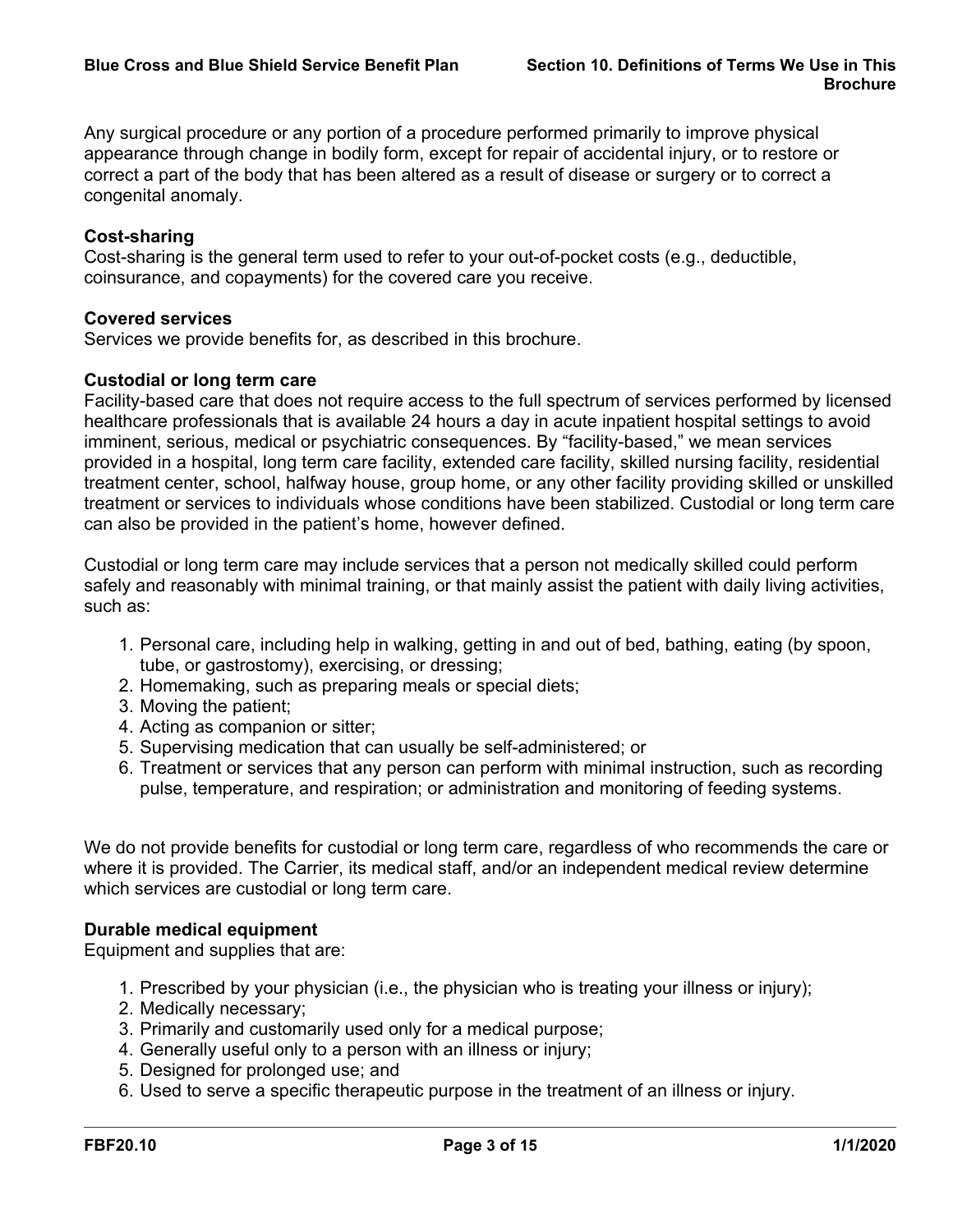# **Experimental or investigational services**

Experimental or investigational shall mean:

- 1. A drug, device, or biological product that cannot be lawfully marketed without approval of the U.S. Food and Drug Administration (U.S. FDA); and approval for marketing has not been given at the time it is furnished; or
- 2. Reliable evidence shows that the healthcare service (e.g., procedure, treatment, supply, device, equipment, drug, biological product) is the subject of ongoing phase I, II, or III clinical trials or under study to determine its maximum tolerated dose, its toxicity, its safety, its efficacy, or its efficacy as compared with the standard means of treatment or diagnosis; or
- 3. Reliable evidence shows that the consensus of opinion among experts regarding the healthcare service (e.g., procedure, treatment, supply, device, equipment, drug, biological product) is that further studies or clinical trials are necessary to determine its maximum tolerated dose, its toxicity, its safety, its efficacy, or its efficacy as compared with the standard means of treatment or diagnosis; or
- 4. Reliable evidence shows that the healthcare service (e.g., procedure, treatment, supply, device, equipment, drug, biological product) does not improve net health outcome, is not as beneficial as any established alternatives, or does not produce improvement outside of the research setting.

Reliable evidence shall mean only evidence published in peer-reviewed medical literature generally recognized by the relevant medical community and physician specialty society recommendations, such as:

- 1. Published reports and articles in the authoritative medical and scientific literature;
- 2. The written protocol or protocols used by the treating facility or the protocol(s) of another facility studying substantially the same drug, device, or biological product or medical treatment or procedure; or
- 3. The written informed consent used by the treating facility or by another facility studying substantially the same drug, device, or biological product or medical treatment or procedure.

# **Generic alternative**

A generic alternative is a U.S. FDA-approved generic drug in the same class or group of drugs as your brand-name drug. The therapeutic effect and safety profile of a generic alternative are similar to your brand-name drug, but it has a different active ingredient.

### **Generic equivalent**

A generic equivalent is a drug whose active ingredients are identical in chemical composition to those of its brand-name counterpart. Inactive ingredients may not be the same. A generic drug is considered "equivalent," if it has been approved by the U.S. FDA as interchangeable with your brand-name drug.

### **Group health coverage**

Healthcare coverage that you are eligible for based on your employment, or your membership in or connection with a particular organization or group, that provides payment for medical services or supplies, or that pays a specific amount of more than \$200 per day for hospitalization (including extension of any of these benefits through COBRA).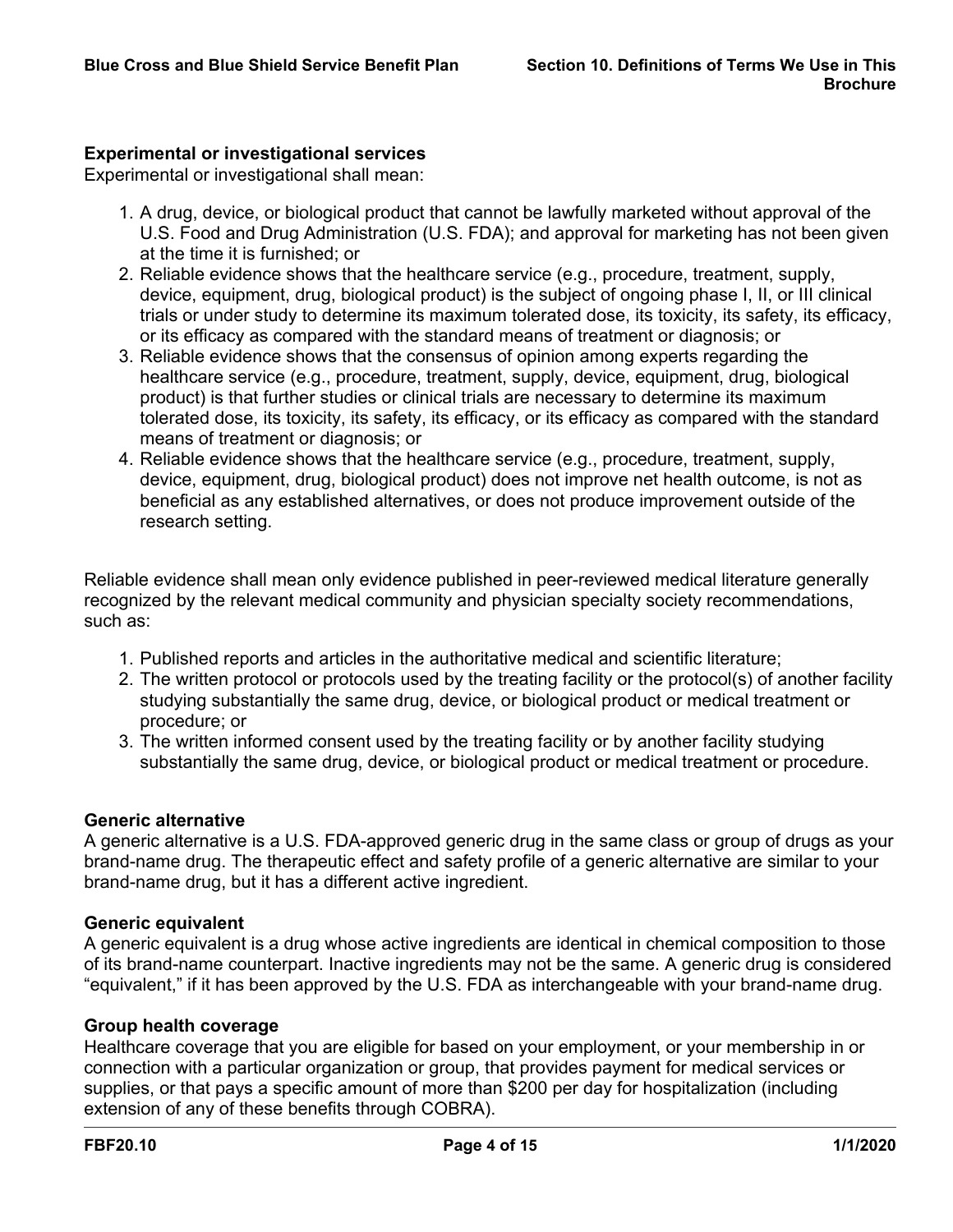# **Healthcare professional**

A physician or other healthcare professional licensed, accredited, or certified to perform specified health services consistent with state law. See page [16](a8376318-ebd6-421f-be63-acf8c88376a1_281c9539-7e0f-4494-a5a2-501fb2c3e020.html?v=32493) for information about how we determine which healthcare professionals are covered under this Plan.

### **Health Risk Assessment (HRA)**

A questionnaire designed to assess your overall health and identify potential health risks. Service Benefit Plan members have access to the Blue Cross and Blue Shield HRA (called the "Blue Health Assessment") which is supported by a computerized program that analyzes your health and lifestyle information and provides you with a personal and confidential health action plan that is protected by HIPAA privacy and security provisions. Results from the Blue Health Assessment include practical suggestions for making healthy changes and important health information you may want to discuss with your healthcare provider. For more information, visit our website, [www.fepblue.org](http://www.fepblue.org/).

### **Inpatient**

You are an inpatient when you are formally admitted to a hospital with a doctor's order.

Note: Inpatient care requires precertification. For some services and procedures prior approval must also be obtained. See page [19](a8376318-ebd6-421f-be63-acf8c88376a1_4311bd7a-6a6e-4b2d-a191-72fca6cdb38b.html?v=32493).

### **Intensive outpatient care**

A comprehensive, structured outpatient treatment program that includes extended periods of individual or group therapy sessions designed to assist members with mental health and/or substance use disorders. It is an intermediate setting between traditional outpatient therapy and partial hospitalization, typically performed in an outpatient facility or outpatient professional office setting. Program sessions may occur more than one day per week. Timeframes and frequency will vary based upon diagnosis and severity of illness.

# **Local Plan**

A Blue Cross and/or Blue Shield Plan that serves a specific geographic area.

# **Medical foods**

The term medical food, as defined in Section 5(b) of the Orphan Drug Act (21 U.S.C. 360ee (b) (3)) is "a food which is formulated to be consumed or administered enterally under the supervision of a physician and which is intended for the specific dietary management of a disease or condition for which distinctive nutritional requirements, based on recognized scientific principles, are established by medical evaluation." In general, to be considered a medical food, a product must, at a minimum, meet the following criteria: the product must be a food for oral or tube feeding; the product must be labeled for the dietary management of a specific medical disorder, disease, or condition for which there are distinctive nutritional requirements; and the product must be intended to be used under medical supervision.

### **Medical necessity**

All benefits are subject to the definitions, limitations, and exclusions in this brochure and are payable only when we determine that the criteria for medical necessity are met. Medical necessity shall mean healthcare services that a physician, hospital, or other covered professional or facility provider,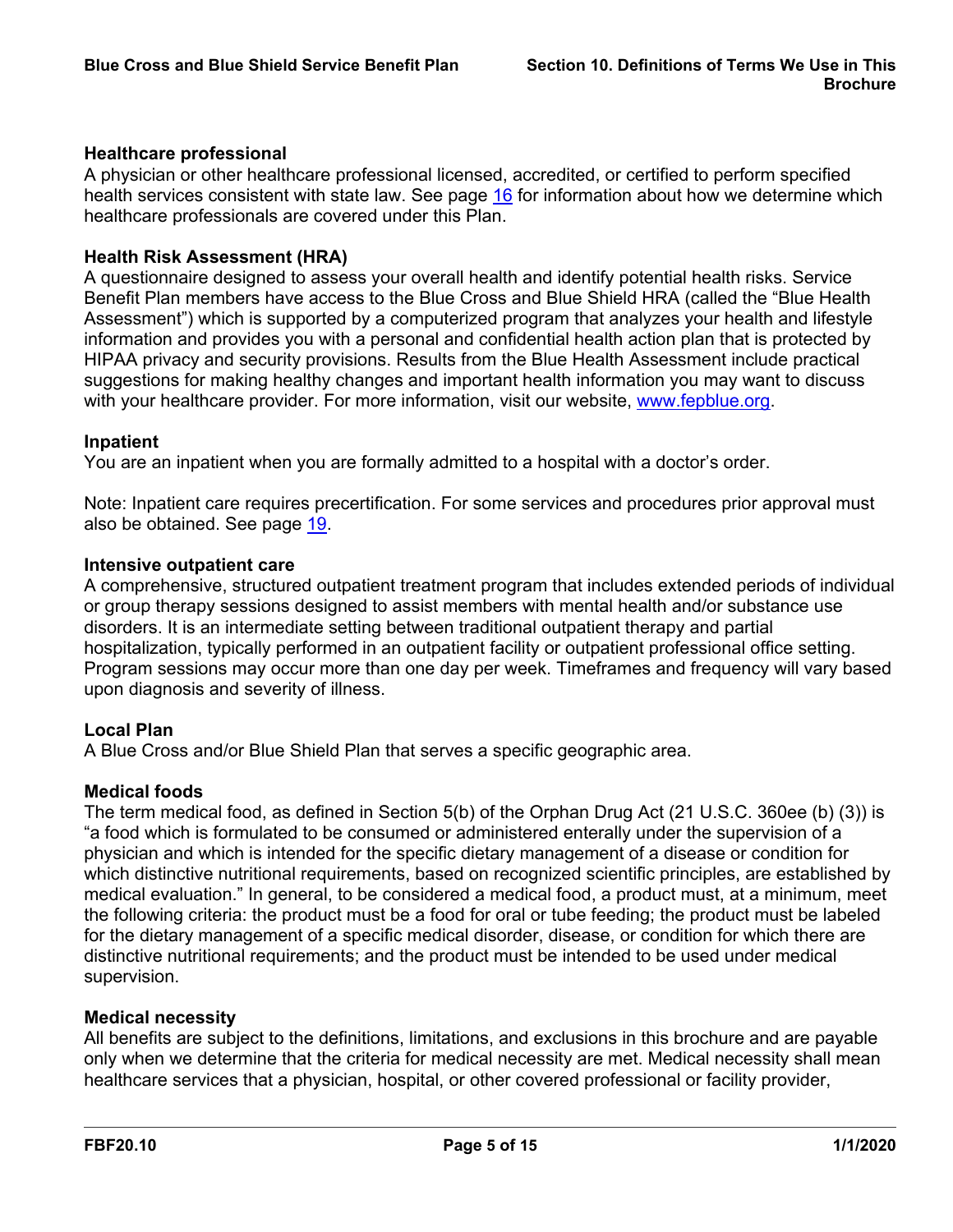exercising prudent clinical judgment, would provide to a patient for the purpose of preventing, evaluating, diagnosing, or treating an illness, injury, disease, or its symptoms, and that are:

- 1. In accordance with generally accepted standards of medical practice in the United States; and
- 2. Clinically appropriate, in terms of type, frequency, extent, site, and duration; and considered effective for the patient's illness, injury, disease, or its symptoms; and
- 3. Not primarily for the convenience of the patient, physician, or other healthcare provider, and not more costly than an alternative service or sequence of services at least as likely to produce equivalent therapeutic or diagnostic results for the diagnosis or treatment of that patient's illness, injury, or disease, or its symptoms; and
- 4. Not part of or associated with scholastic education or vocational training of the patient; and
- 5. In the case of inpatient care, able to be provided safely only in the inpatient setting.

For these purposes, "generally accepted standards of medical practice" means standards that are based on credible scientific evidence published in peer-reviewed medical literature generally recognized by the relevant medical community and physician specialty society recommendations.

# **The fact that one of our covered physicians, hospitals, or other professional or facility providers has prescribed, recommended, or approved a service or supply does not, in itself, make it medically necessary or covered under this Plan.**

### **Minor acute conditions**

Under the telehealth benefit, you have on-demand access to care for common, non-emergent conditions. Examples of common conditions include sinus problems, rashes, allergies, cold and flu symptoms, etc.

### **Never Events**

Errors in medical care that are clearly identifiable, preventable, and serious in their consequences, such as surgery performed on a wrong body part, and specific conditions that are acquired during your hospital stay, such as severe bed sores. For more information, see page [8.](a8376318-ebd6-421f-be63-acf8c88376a1_e35d09e3-90a3-4da8-b01b-2001b3fcc36e.html?v=32493)

### **Non-Core benefits**

Medical services covered under FEP Blue Focus NON-CORE benefits are subject to the deductible and coinsurance. These services include hospitalization, surgery, transplant coverage, etc.

### **Observation services**

Although you may stay overnight in a hospital room and receive meals and other hospital services, some services and overnight stays – including **"observation services"** – are actually outpatient care. Observation care includes care provided to members who require significant treatment or monitoring before a physician can decide whether to admit them on an inpatient basis, or discharge them to home. The provider may need 6 to 24 hours or more to make that decision.

If you are in the hospital more than a few hours, always ask your physician or the hospital staff if your stay is considered inpatient or outpatient.

# **Outpatient**

You are an outpatient if you are getting emergency department services, observation services, outpatient surgery, lab tests, X-rays, or any other hospital services, and the doctor has not written an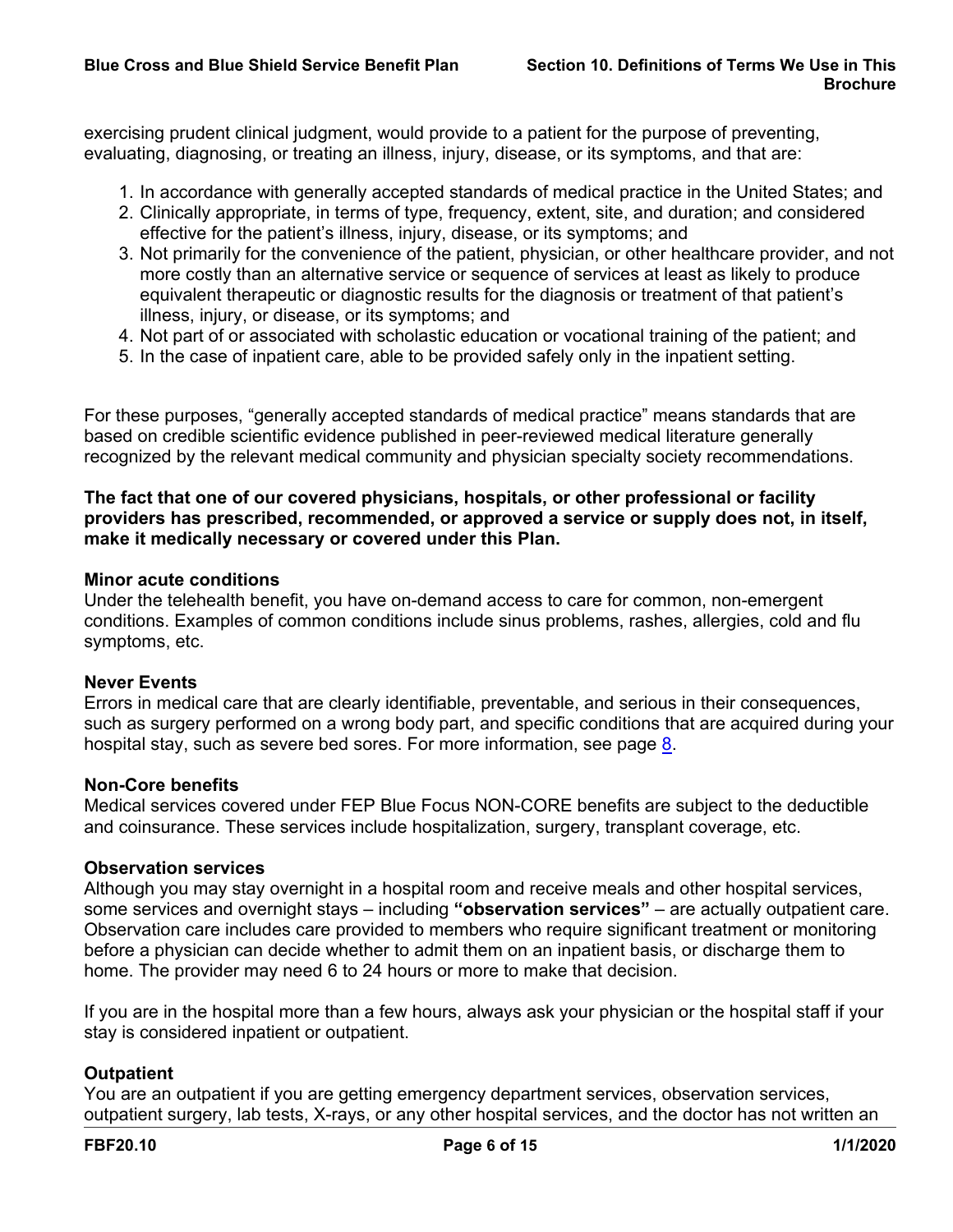order to admit you to a hospital as an inpatient. In these cases, you are an outpatient even if you are admitted to a room in the hospital for observation and spend the night at the hospital.

# **Plan allowance**

Our Plan allowance is the amount we use to determine our payment and your cost-share for covered services. Fee-for-service plans determine their allowances in different ways. If the amount your provider bills for covered services is less than our allowance, we base your share (coinsurance, deductible, and/or copayments), on the billed amount. We determine our allowance as follows:

 **PPO providers** (Preferred provider) – Our allowance (which we may refer to as the "PPA" for "Preferred Provider Allowance") is the negotiated amount that Preferred providers (hospitals and other facilities, physicians, and other covered healthcare professionals that contract with each local Blue Cross and Blue Shield Plan, and retail pharmacies that contract with CVS Caremark) have agreed to accept as payment in full, when we pay primary benefits.

Our PPO allowance includes any known discounts that can be accurately calculated at the time your claim is processed. For PPO facilities, we sometimes refer to our allowance as the "Preferred rate." The Preferred rate may be subject to a periodic adjustment after your claim is processed that may decrease or increase the amount of our payment that is due to the facility. However, your cost-sharing (if any) does not change. If our payment amount is decreased, we credit the amount of the decrease to the reserves of this Plan. If our payment amount is increased, we pay that cost on your behalf.

- **Participating providers** (Non-preferred provider) Our allowance (which we may refer to as the "PAR" for "Participating Provider Allowance"), applied when a service is paid due to an exception listed on page [18](a8376318-ebd6-421f-be63-acf8c88376a1_43829a2a-3be8-41ac-93ec-1b4517c52bb0.html?v=32493), is the negotiated amount that these providers (hospitals and other facilities, physicians, and other covered healthcare professionals that contract with some local Blue Cross and Blue Shield Plans) have agreed to accept as payment in full, when we pay primary benefits. For facilities, we sometimes refer to our allowance as the "Member rate." The Member rate includes any known discounts that can be accurately calculated at the time your claim is processed, and may be subject to a periodic adjustment after your claim is processed that may decrease or increase the amount of our payment that is due to the facility. However, your cost-sharing (if any) does not change. If our payment amount is decreased, we credit the amount of the decrease to the reserves of this Plan. If our payment amount is increased, we pay that cost on your behalf.
- **Non-participating providers** (Non-preferred provider) We have no agreements with these providers to limit what they can bill you for their services. This means that using Non-participating providers for exceptions listed on page [18](a8376318-ebd6-421f-be63-acf8c88376a1_43829a2a-3be8-41ac-93ec-1b4517c52bb0.html?v=32493) could result in your having to pay significantly greater amounts for the services you receive. We determine our allowance as follows:
	- $\circ$  For inpatient services at hospitals, and other facilities that do not contract with your local Blue Cross and Blue Shield Plan ("Non-member facilities"), our allowance is based on the Local Plan Allowance. The Local Plan Allowance varies by region and is determined by each Plan. If you would like additional information, or to obtain the current allowed amount, please call the customer service telephone number on the back of your ID card. For inpatient stays resulting from medical emergencies or accidental injuries, or for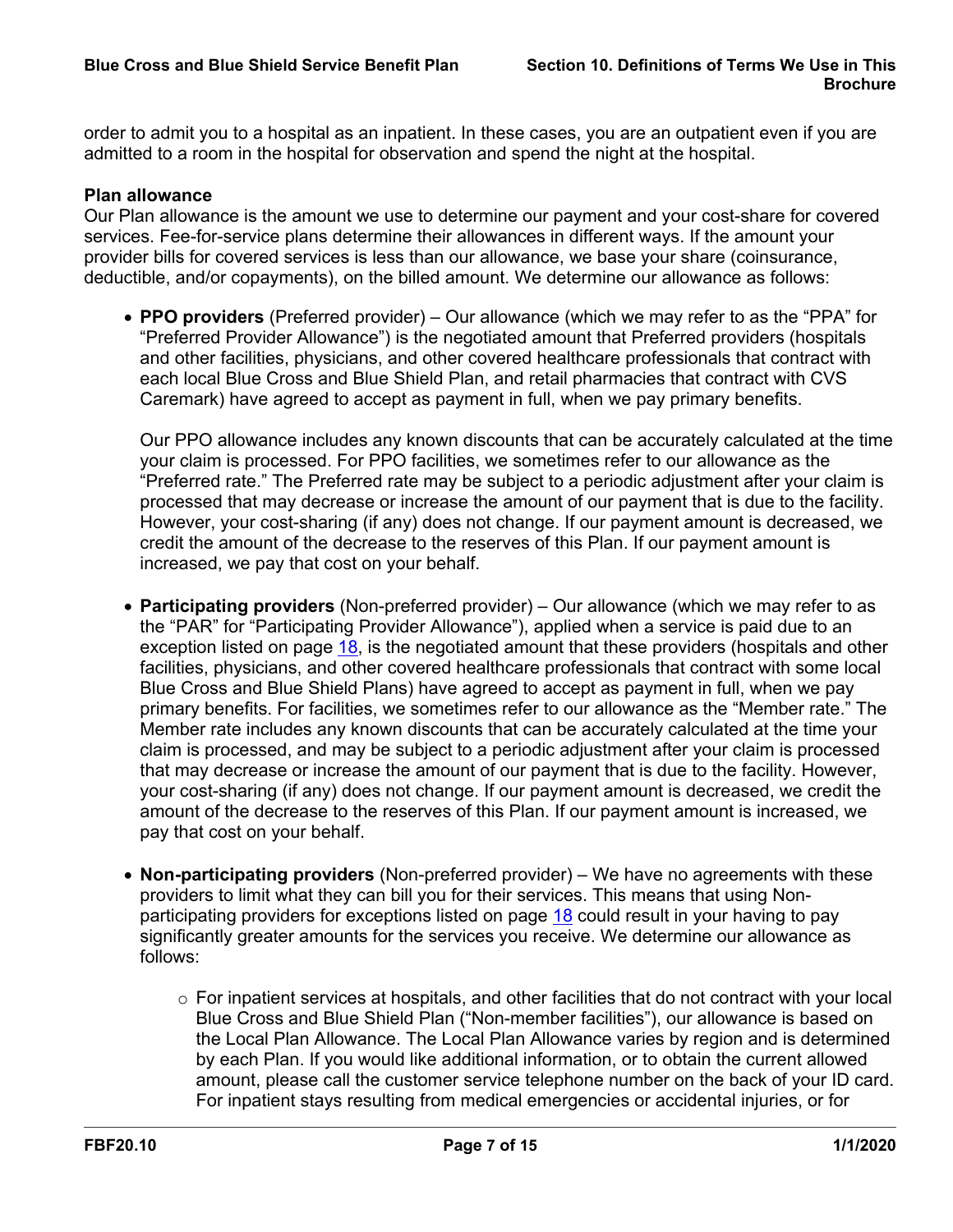emergency deliveries, our allowance is the billed amount;

- $\circ$  Outpatient services resulting from a medical emergency or accidental injury that are billed by Non-member facilities, our allowance is the billed amount (minus any amounts for non-covered services);
- $\circ$  For physicians and other covered healthcare professionals that do not contract with your local Blue Cross and Blue Shield Plan, our allowance is equal to the greater of (1) the Medicare participating fee schedule amount or the Medicare Part B Drug Average Sale Price (ASP) for the service, drug, or supply in the geographic area in which it was performed or obtained or (2) 100% of the Local Plan Allowance. In the absence of a Medicare participating fee schedule amount or ASP for any service, drug, or supply, our allowance is the Local Plan Allowance. Contact your Local Plan if you need more information. We may refer to our allowance for Non-participating providers as the "NPA" (for "Non-participating Provider Allowance");
- $\circ$  For emergency medical and mental health and substance use disorders services performed in the emergency department of a hospital provided by physicians and other covered healthcare professionals that do not contract with your local Blue Cross and Blue Shield Plan, our allowance is equal to the greatest of (1) the Medicare participating fee schedule amount or the Medicare Part B Drug Average Sale Price (ASP) for the service, drug, or supply in the geographic area in which it was performed or obtained; or (2) 100% of the Local Plan Allowance for the service or supply in the geographic area in which it was performed or obtained; or (3) an allowance based on equivalent Preferred provider services that is calculated in compliance with the Affordable Care Act;
- $\circ$  For services you receive outside of the United States, Puerto Rico, and the U.S. Virgin Islands from providers that do not contract with us or with the Overseas Assistance Center (provided by GMMI, Inc.), we use our Overseas Fee Schedule to determine our allowance. Our fee schedule is based on a percentage of the amounts we allow for Nonparticipating providers in the Washington, D.C., area, or a customary percent of billed charge, whichever is higher.

# **Important notice about using Non-participating providers! (These providers are only covered on an exception basis)**

Note: **Using Non-participating or Non-member providers (Non-preferred) when an exception is granted (see page [18](a8376318-ebd6-421f-be63-acf8c88376a1_43829a2a-3be8-41ac-93ec-1b4517c52bb0.html?v=32493)) could result in your having to pay significantly greater amounts for the services you receive.** Non-participating and Non-member providers are under no obligation to accept our allowance as payment in full. If you use Non-participating and/or Non-member providers, you will be responsible for any difference between our payment and the billed amount (except in certain circumstances involving covered Non-participating professional care – see below). In addition, you will be responsible for any applicable deductible, coinsurance, or copayment. You can reduce your out-ofpocket expenses by using Preferred providers whenever possible. To locate a Preferred provider, visit [www.fepblue.org/provider](http://www.fepblue.org/provider) to use our National Doctor & Hospital Finder, or call us at the customer service telephone number on the back of your ID card. We encourage you to always use Preferred providers for your care.

Note: For **certain** covered services from Non-participating professional providers, your responsibility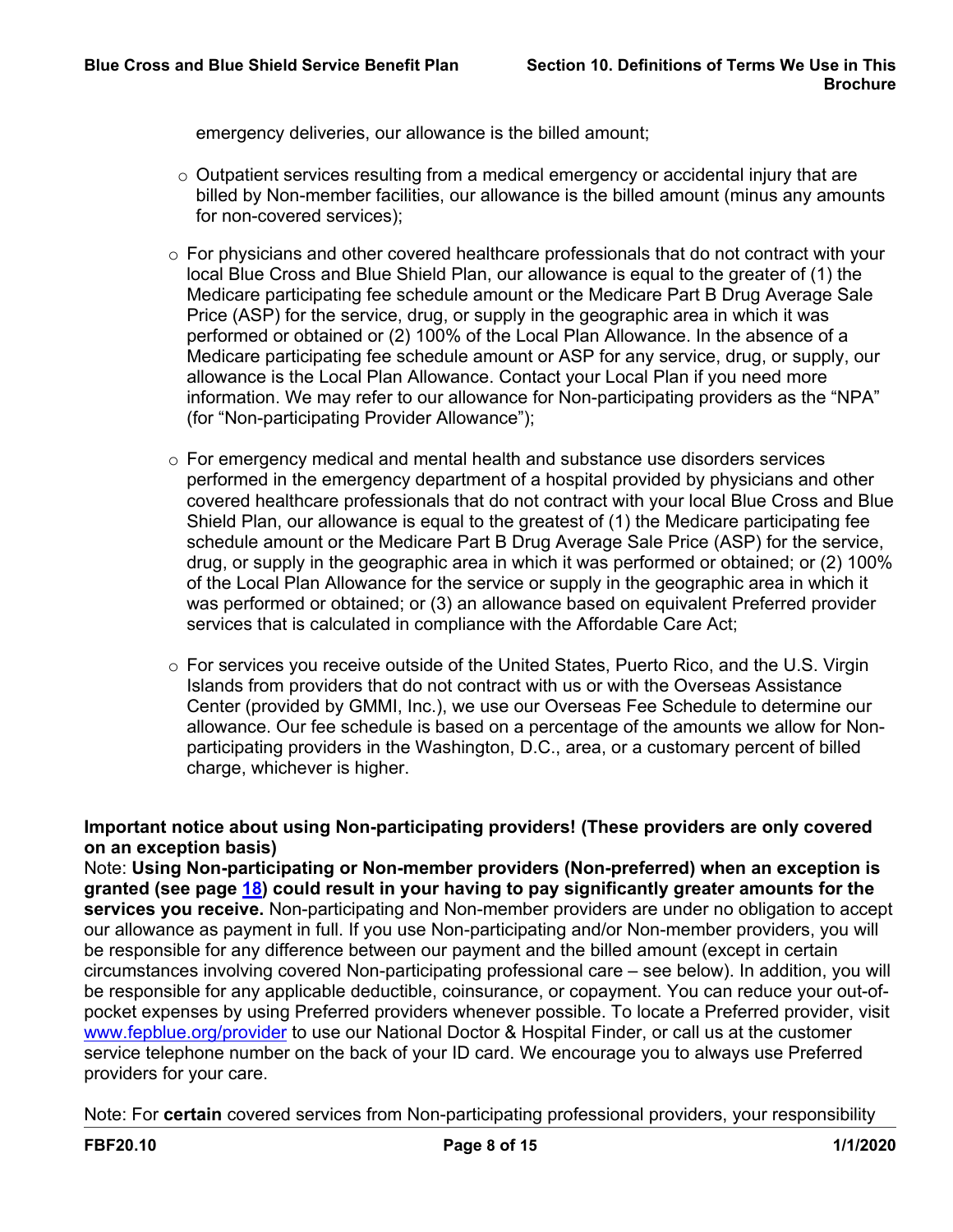for the difference between the Non-participating Provider Allowance (NPA) and the billed amount may be limited.

In **only** those situations listed below, when the difference between the NPA and the billed amount for covered Non-participating professional care is greater than \$5,000 for an episode of care, your responsibility will be limited to \$5,000 (in addition to any applicable deductible, coinsurance, or copayment amounts). An episode of care is defined as all covered Non-participating professional services you receive during an emergency room visit, an outpatient visit, or a hospital admission (including associated emergency room or pre-admission services), plus your first follow-up outpatient visit to the Non-participating professional provider(s) who performed the service(s) during your hospital admission or emergency room visit.

- When you receive care in a Preferred hospital from Non-participating professional providers such as a radiologist, anesthesiologist, certified registered nurse anesthetist (CRNA), pathologist, neonatologist, or pediatric sub-specialist; and the professional providers are hospital-based or are specialists recruited from outside the hospital either without your knowledge and/or because they are needed to provide immediate medical or surgical expertise; and
- Another considered exception is when you receive care from Non-participating professional providers in a Preferred, Member, or Non-member hospital as a result of a medical emergency or accidental injury (see page [18](a8376318-ebd6-421f-be63-acf8c88376a1_43829a2a-3be8-41ac-93ec-1b4517c52bb0.html?v=32493)).

For more information, see *Differences between our allowance and the bill* in Section 4. For more information about how we pay providers overseas, see pages [30](a8376318-ebd6-421f-be63-acf8c88376a1_e990aeba-8793-455d-8874-44b89dd6f96e.html?v=32493) and [109](a8376318-ebd6-421f-be63-acf8c88376a1_7d7e931e-f9ee-4828-ae27-f133e34430be.html?v=32493).

# **Post-service claims**

Any claims that are not pre-service claims. In other words, post-service claims are those claims where treatment has been performed and the claims have been sent to us in order to apply for benefits.

# **Precertification**

The requirement to contact the local Blue Cross and Blue Shield Plan serving the area where the services will be performed before being admitted for inpatient care. Please refer to the precertification information listed in Section 3.

# **Preferred provider organization (PPO) arrangement**

An arrangement between Local Plans and physicians, hospitals, healthcare institutions, and other covered healthcare professionals (or for retail pharmacies, between pharmacies and CVS Caremark) to provide services to you at a reduced cost. The PPO provides you with an opportunity to reduce your out-of-pocket expenses for care by selecting your facilities and providers from among a specific group. PPO providers are available in most locations; using them whenever possible helps contain healthcare costs and reduces your out-of-pocket costs. The selection of PPO providers is solely the Local Plan's (or for pharmacies, CVS Caremark's) responsibility. We cannot guarantee that any specific provider will continue to participate in these PPO arrangements.

# **Pre-service claims**

Those claims (1) that require precertification or prior approval, and (2) where failure to obtain precertification or prior approval results in a reduction of benefits.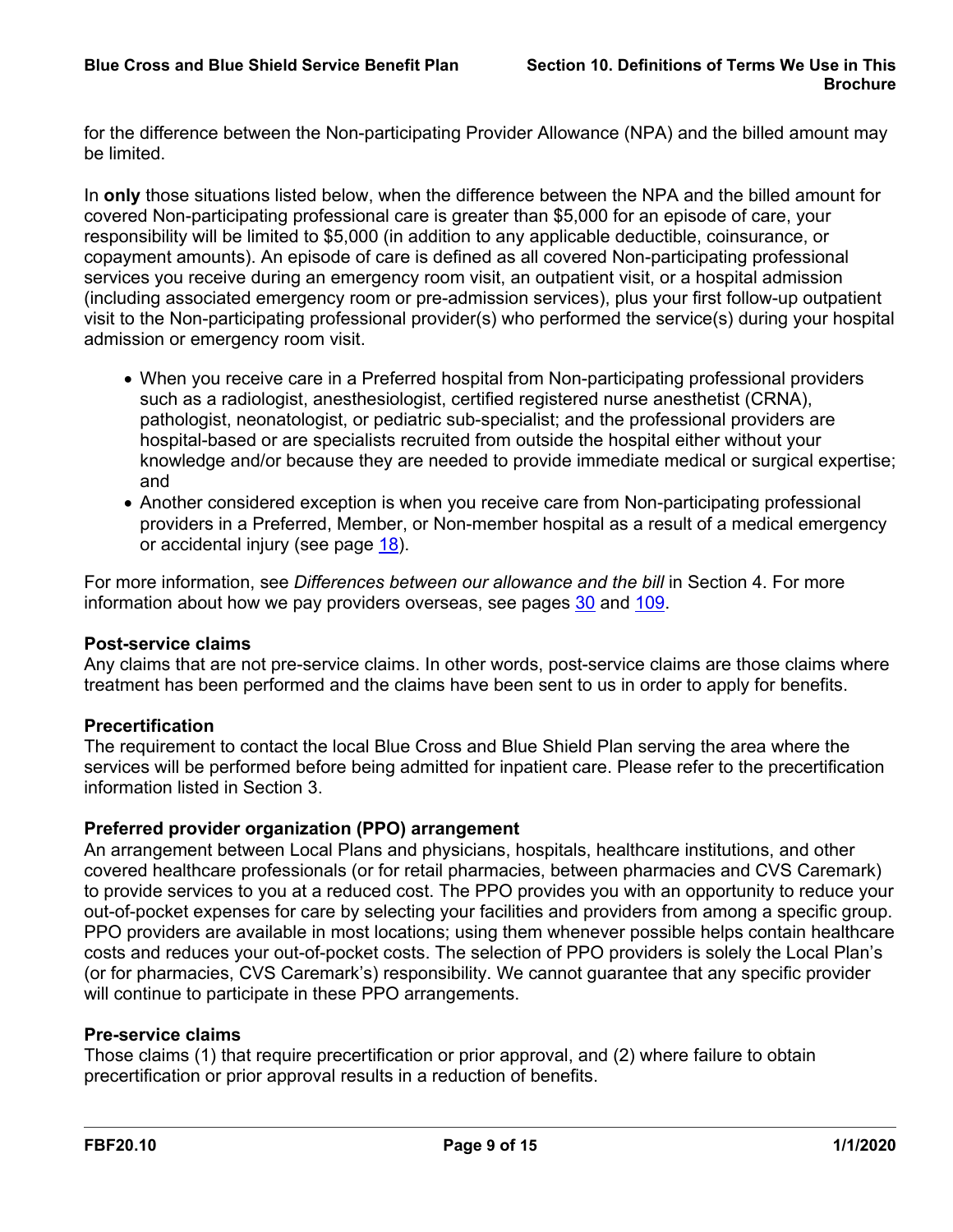### **Preventive care, adult**

Adult preventive care includes the following services: preventive office visits and exams (including health screening services: to measure height, weight, blood pressure, heart rate, and Body Mass Index (BMI)); chest X-ray; EKG; general health panel; basic or comprehensive metabolic panel; fasting lipoprotein profile; urinalysis; CBC; screening for diabetes mellitus, hepatitis B and hepatitis C, and latent tuberculosis; screening for alcohol/substance use disorders; counseling on reducing health risks; screening for depression; screening for chlamydia, syphilis, gonorrhea, HPV, and HIV; screening for intimate partner violence for women of reproductive age; administration and interpretation of a Health Risk Assessment questionnaire; cancer screenings including low-dose CT screening for lung cancer; screening for abdominal aortic aneurysms; and osteoporosis screening, as specifically stated in this brochure; and immunizations as licensed by the U.S. Food and Drug Administration (U.S. FDA). Note: Anesthesia services and pathology services associated with preventive colorectal surgical screenings are also paid as preventive care.

### **Prior approval**

Written assurance that benefits will be provided by:

- 1. The Local Plan where the services will be performed; or
- 2. The Retail Pharmacy Program or the Specialty Drug Pharmacy Program.

For more information, see the benefit descriptions in Section 5 and *Other services* in Section 3, under *You need prior Plan approval for certain services*, on pages [19](a8376318-ebd6-421f-be63-acf8c88376a1_4311bd7a-6a6e-4b2d-a191-72fca6cdb38b.html?v=32493)[-22.](a8376318-ebd6-421f-be63-acf8c88376a1_5e29ce90-b48e-4537-857a-8e55a6424062.html?v=32493)

### **Reimbursement**

A Carrier's pursuit of a recovery if a covered individual has suffered an illness or injury and has received, in connection with that illness or injury, a payment from any party that may be liable, any applicable insurance policy, or a workers' compensation program or insurance policy, and the terms of the Carrier's health benefits plan require the covered individual, as a result of such payment, to reimburse the Carrier out of the payment to the extent of the benefits initially paid or provided. The right of reimbursement is cumulative with and not exclusive of the right of subrogation.

### **Repatriation**

The act of returning to the country of birth, citizenship or origin.

### **Routine services**

Services that are not related to a specific illness, injury, set of symptoms, or maternity care (other than those routine costs associated with a clinical trial as defined on page [131\)](a8376318-ebd6-421f-be63-acf8c88376a1_72e6c30c-6a5c-424e-8279-d0f0c4162dd3.html?v=32493).

### **Screening service**

An examination or test of an individual with no signs or symptoms of the specific disease for which the examination or test is being done, to identify the potential for that disease and prevent its occurrence.

### **Sound natural tooth**

A tooth that is whole or properly restored (restoration with amalgams or resin-based composite fillings only); is without impairment, periodontal, or other conditions; and is not in need of the treatment provided for any reason other than an accidental injury. For purposes of this Plan, a tooth previously restored with a crown, inlay, onlay, or porcelain restoration, or treated by endodontics, is not considered a sound natural tooth.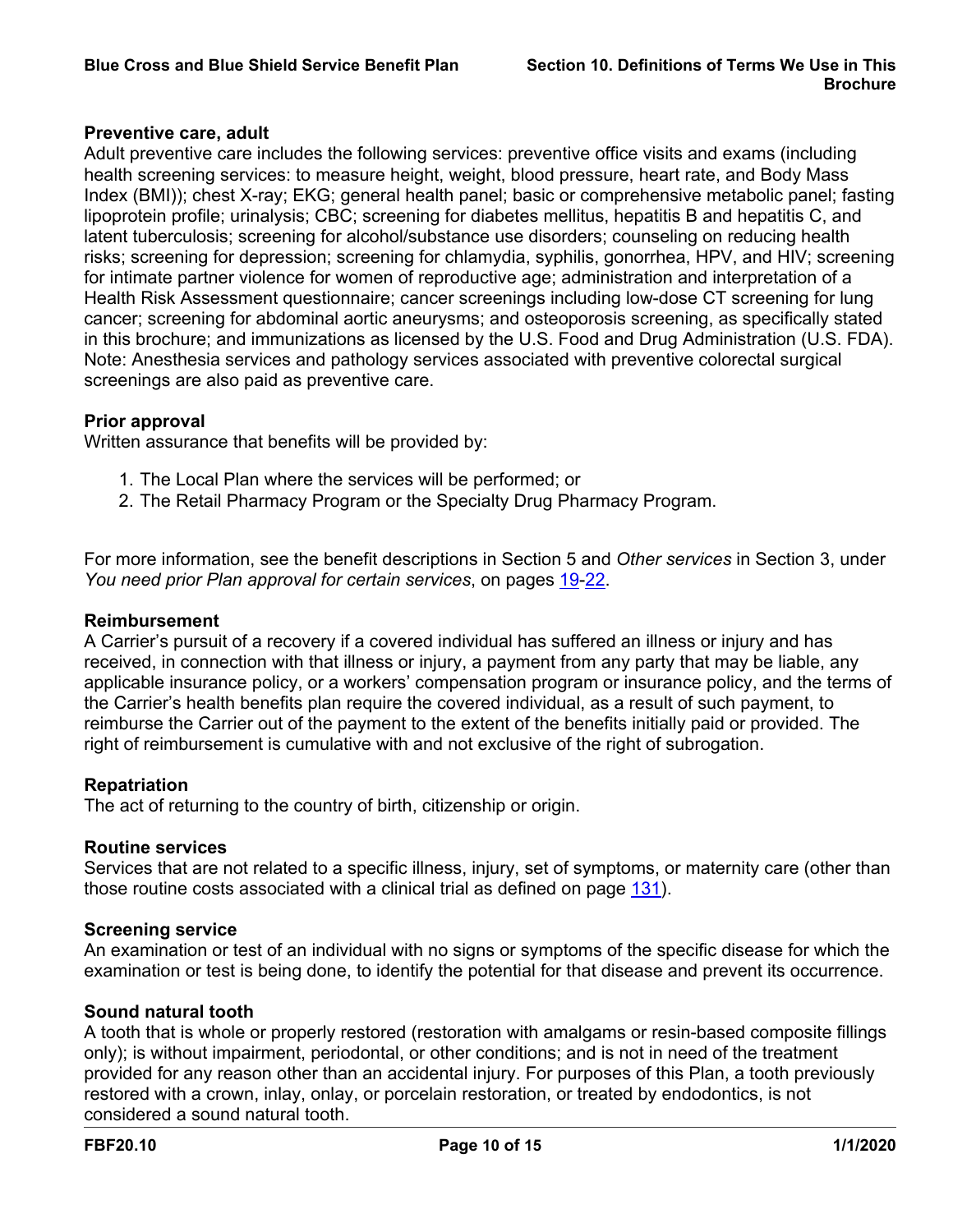# **Specialty drugs**

Pharmaceutical products that are included on the FEP Blue Focus Specialty Drug List that are typically high in cost and have one or more of the following characteristics:

- Injectable, infused, inhaled, or oral therapeutic agents, or products of biotechnology
- Complex drug therapy for a chronic or complex condition, and/or high potential for drug adverse effects
- Specialized patient training on the administration of the drug (including supplies and devices needed for administration) and coordination of care is required prior to drug therapy initiation and/or during therapy
- Unique patient compliance and safety monitoring requirements
- Unique requirements for handling, shipping, and storage

# **Subrogation**

A Carrier's pursuit of a recovery from any party that may be liable, any applicable insurance policy, or a workers' compensation program or insurance policy, as successor to the rights of a covered individual who suffered an illness or injury and has obtained benefits from the Carrier's health benefits plan.

### **Telehealth dermatology**

Under the telehealth benefit, dermatologic conditions seen and treated include but are not limited to acne, dermatitis, eczema, psoriasis, rosacea, seborrheic keratosis, fungal infections, scabies, suspicious moles, and warts. Members capture important digital images, combine those with the comprehensive questionnaire responses, and send those to the dermatology network without requiring a telephone or video interaction.

### **Telehealth services**

Non-emergency services provided by telephone or secure online video/messaging for minor acute conditions (see page [134](a8376318-ebd6-421f-be63-acf8c88376a1_8f8ea3a8-9776-4edf-9dd6-55e6a3feb6b8.html?v=32493) for definition), dermatology care, behavioral health and substance use disorder counseling, and nutritional counseling. Go to [www.fepblue.org/telehealth](http://www.fepblue.org/telehealth) or call 855-636- 1579, TTY: 855-636-1578, toll free to access this benefit. After your telehealth visit, please follow up with your primary care provider or specialist.

# **Transplant period**

A defined number of consecutive days associated with a covered organ/tissue transplant procedure.

### **Urgent care claims**

A claim for medical care or treatment is an urgent care claim if waiting for the regular time limit for nonurgent care claims could have one of the following impacts:

- Waiting could seriously jeopardize your life or health;
- Waiting could seriously jeopardize your ability to regain maximum function; or
- In the opinion of a physician with knowledge of your medical condition, waiting would subject you to severe pain that cannot be adequately managed without the care or treatment that is the subject of the claim.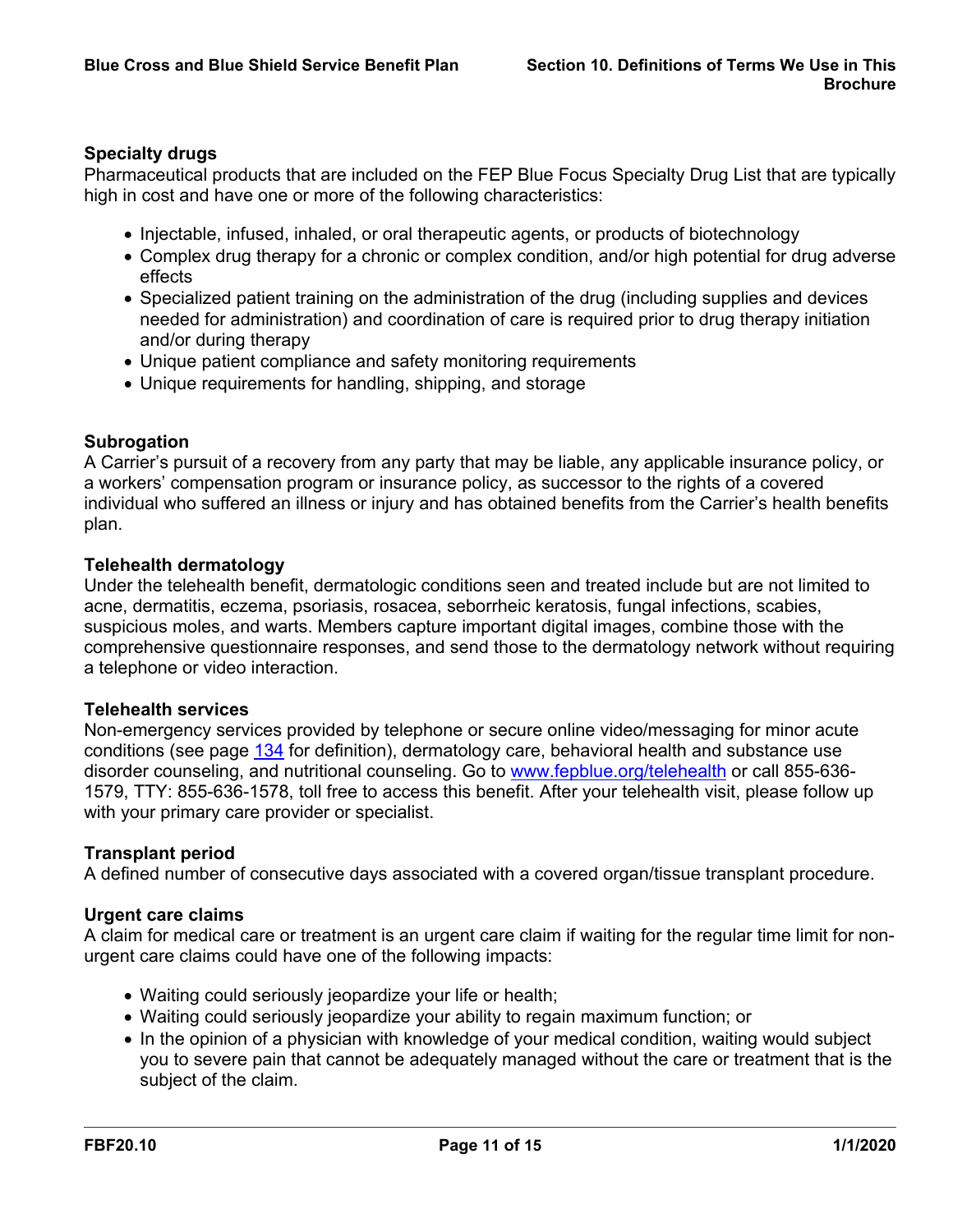Urgent care claims usually involve Pre-service claims and not Post-service claims. We will judge whether a claim is an urgent care claim by applying the judgment of a prudent layperson who possesses an average knowledge of health and medicine.

If you believe your claim qualifies as an urgent care claim, please contact our customer service department using the telephone number on the back of your ID card and tell us the claim is urgent. You may also prove that your claim is an urgent care claim by providing evidence that a physician with knowledge of your medical condition has determined that your claim involves urgent care.

### **Us/We/Our**

"Us," "we," and "our" refer to the Blue Cross and Blue Shield Service Benefit Plan, and the local Blue Cross and Blue Shield Plans that administer it.

### **Wrap benefits**

FEP Blue Focus WRAP benefits are not subject to the deductible and have either a different copayment than the copayment applied under the CORE benefits (i.e., \$25 for the combined 25 visits for physical therapy) or a different coinsurance level than the coinsurance applied under the NON-CORE benefits (i.e., brand-name preferred drugs are paid at 40% of the Plan allowance up to \$350 per 30-day prescription).

### **You/Your**

"You" and "your" refer to the enrollee (the contract holder eligible for enrollment and coverage under the Federal Employees Health Benefits Program and enrolled in the Plan) and each covered family member.

| FBF20.10      | Page 12 of 15 | 1/1/2020 |
|---------------|---------------|----------|
| terminal      |               |          |
| authorization |               |          |
| website       |               |          |
| assigment     |               |          |
| x-rays        |               |          |
| lung          |               |          |
| Pet           |               |          |
| <b>MRIS</b>   |               |          |
| <b>CT</b>     |               |          |
| stress        |               |          |
| cardiac       |               |          |
| bone          |               |          |
| scans         |               |          |
| agents        |               |          |
| planning      |               |          |
| care          |               |          |
| advanced      |               |          |
| admission     |               |          |
| injury        |               |          |
| accidental    |               |          |
| terms         |               |          |
| Definitions   |               |          |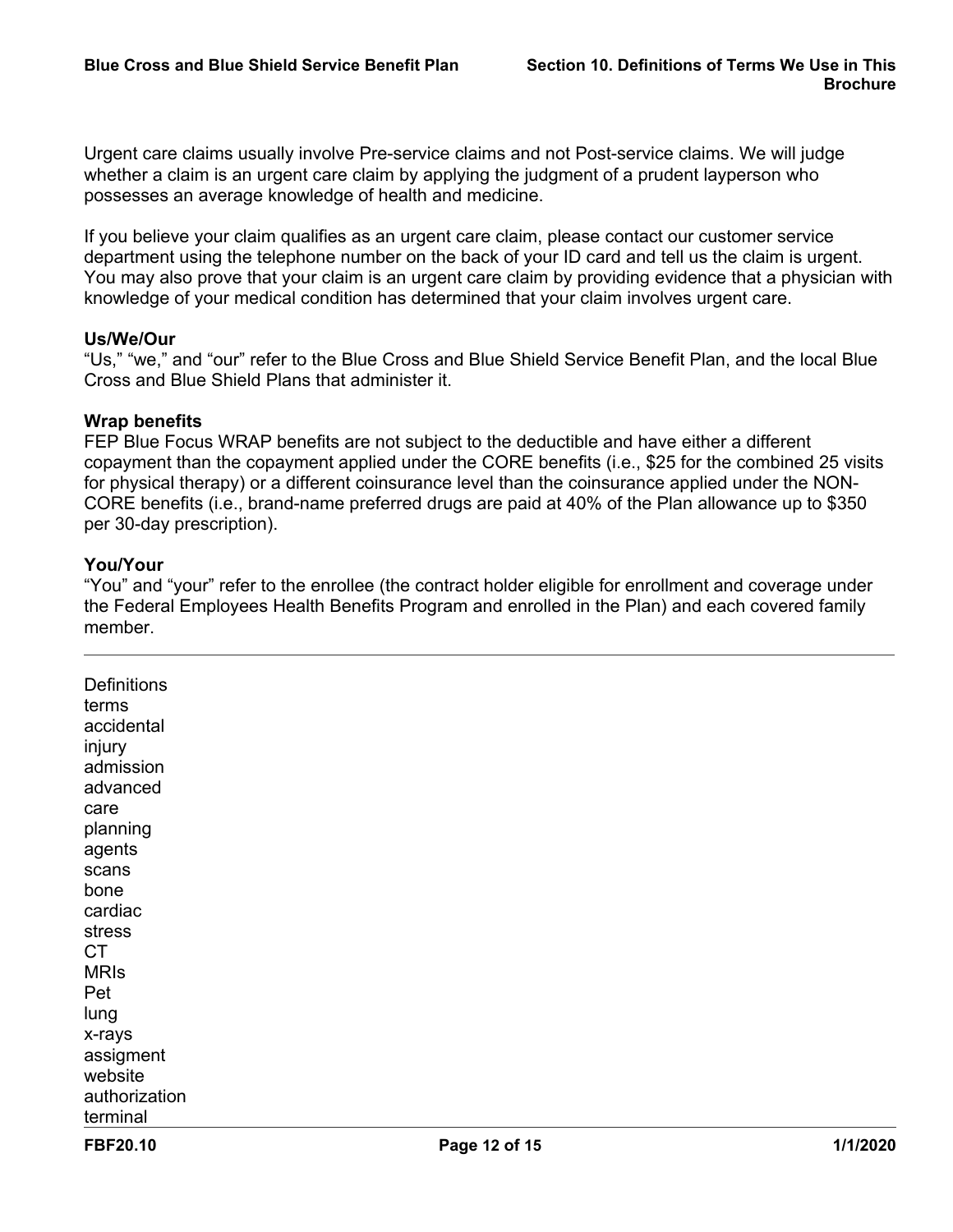external dental assited reproductive technology ART eggs sperm embryos laboratory biologic drug complex diagnostic preventive preventative therapeutic biosimilar interchangeable calendar year carrier clinical trials phase prevention detection treatment cancer life-threatening coinsurance concurrent congenital anomaly birth copayments core benefits cosmetic surgery cost-sharing covered out-of-pocket custodial long-term facility-based durable medical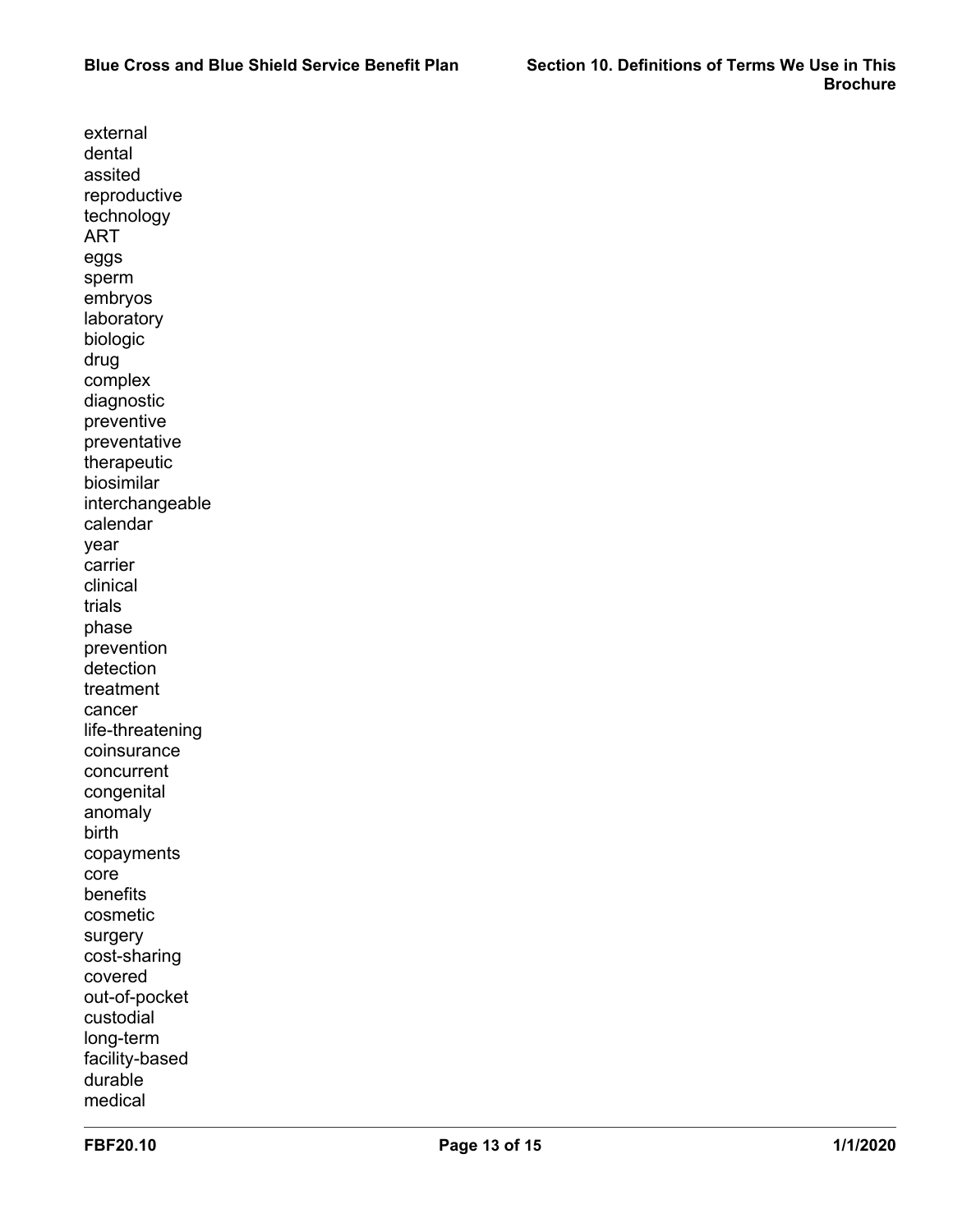equipment DME experimental investigational services U.S. FDA food administration generic alternative equivalent group health coverage healthcare professional risk assessment **HRA** inpatient intensive outpatient local plan foods orphan necessity minor acute conditions never events non-core observation PPO allowance preferred provider **PPA** pharmacies non-preferred participating non-participating PAR NPA radiologist anesthesiologist